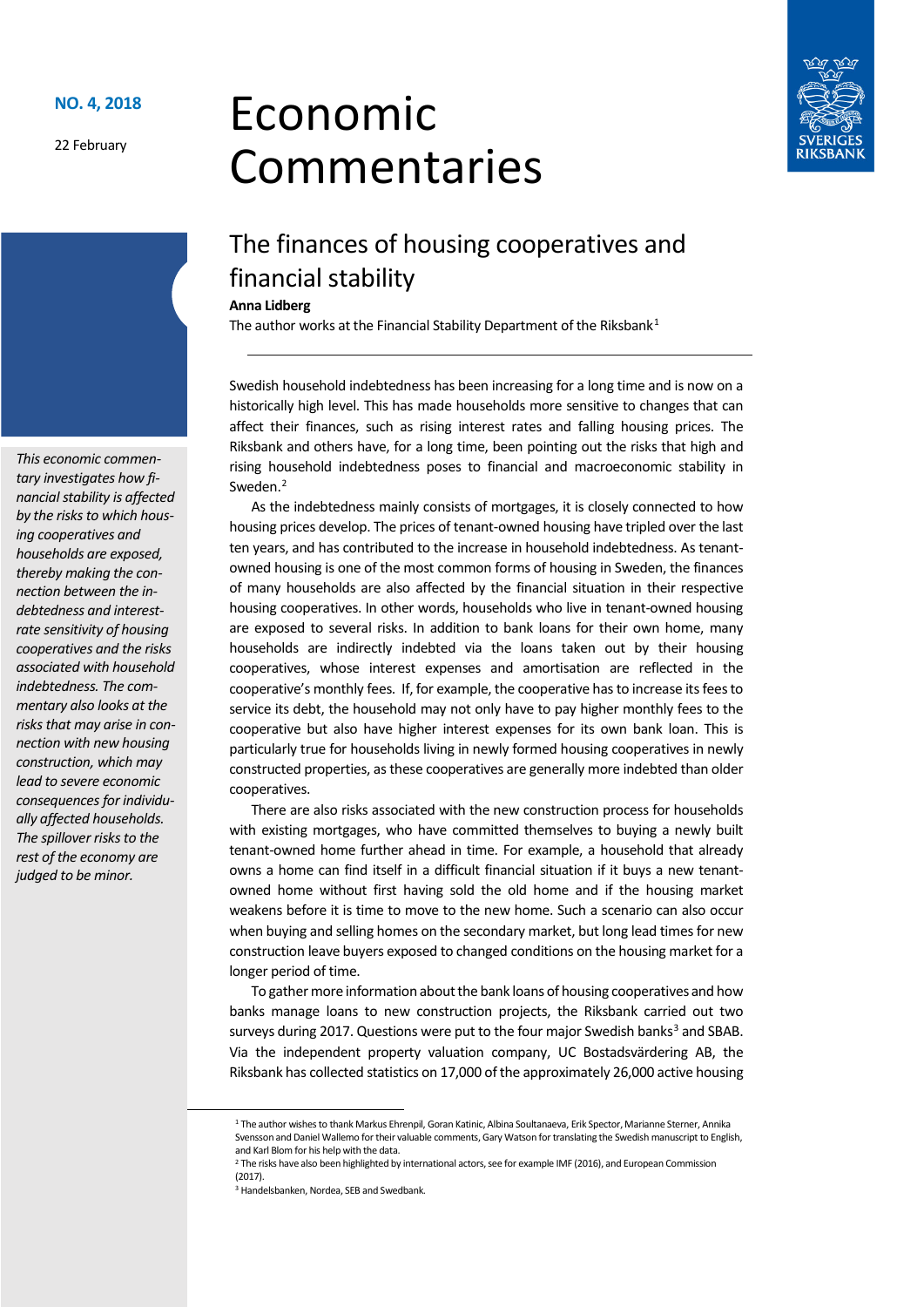cooperatives in Sweden. These cooperatives are mainly located in Sweden's three metropolitan regions. Based on the surveys and datasets, this economic commentary analyses financial stability risks associated with the indebtedness of housing cooperatives.

#### What is a housing cooperative?

Tenant-owned housing, where tenants co-own a housing cooperative, is one of the most common forms of housing in Sweden. A housing cooperative is a form of economic association that grants tenants a usufruct or right to live in homes within its property.<sup>[4](#page-1-0)</sup> For the cooperative to be able to grant such rights, its board must draw up a financial plan. Included in this plan must be a description of the property and its buildings, information about expected running costs and, in a newly formed cooperative, the time at which the usufruct will be transferred to the tenant and when the tenant can move in. A housing cooperative operates according to the prime cost principle. The cooperative's monthly fees to its members shall cover its running costs including depreciation, amortisation and interest expenses.

The members of the cooperative do not actually own the apartments they live in. Instead, the cooperative grants each member a usufruct, i.e. the right to use the apartment as a home. However, as members of the cooperative, the residents or "tenant-owners" indirectly own the property in which they live. As a "legal person", a housing cooperative can enter into agreements, own assets and incur liabilities. But this also means that the members of the cooperative are not personally responsible for the cooperative's debt. The board bears the responsibility for the cooperative being able to pay its running costs. It shall also ensure that the cooperative has sufficient funds to be able to manage planned maintenance of the property.[5](#page-1-1)

In a situation where the financial conditions for a housing cooperative deteriorate, for example due to rising interest rates, the cooperative may need to increase its fees to be able to service its bank loans. If the financial conditions deteriorate to such a degree that a housing cooperative goes bankrupt, it is liquidated and its assets sold off. The receiver, who takes over administration from the board of the housing cooperative, identifies assets, liabilities, costs and revenue and then liquidates the assets so that the funds can be distributed to creditors. In practice, this normally means finding a buyer for the property and using the funds to pay off the liabilities. Any mortgages taken out by cooperative members to fund the purchase of their home still remain, although the asset and the collateral in the form of the tenant-owned home no longer exist. When a housing cooperative property is sold as part of bankruptcy proceedings, it is common for it to be turned into a rental property, and the tenant-owned home becomes a regular tenancy. <sup>[6](#page-1-2),[7](#page-1-3)</sup> In such a situation, the members then become tenants instead of tenant-owners and they normally lose any capital they have invested.

If a housing cooperative goes bankrupt, the banks with a right of pledge in the cooperative's property are guaranteed payment from the sales revenue before other creditors. Problems could, however, arise if the receiver does not find a buyer, or if the housing prices were simultaneously to fall so sharply that the bank would make a loss on any sale of the bankruptcy estate. Moreover, individual households might, in such as situation, encounter problems in paying their own mortgage and thereby run the risk of becoming insolvent themselves. In short, banks could suffer some form of capital loss if there were many bankruptcies coinciding with a fall in housing prices. It is unusual for a housing cooperative to go bankrupt, however. More often than not, the lender and borrower, i.e. the bank and the cooperative, try to agree on a long-term solution, for example by taking in new capital from cooperative members.

 <sup>4</sup> Lundén and Bokelund Svensson (2013).

<span id="page-1-1"></span><span id="page-1-0"></span><sup>5</sup> Grauers(2014).

<span id="page-1-2"></span><sup>6</sup> Boendesociala beredningen [Housing welfare enquiry] (1999).

<span id="page-1-3"></span><sup>7</sup> Bengtsson et al (2013).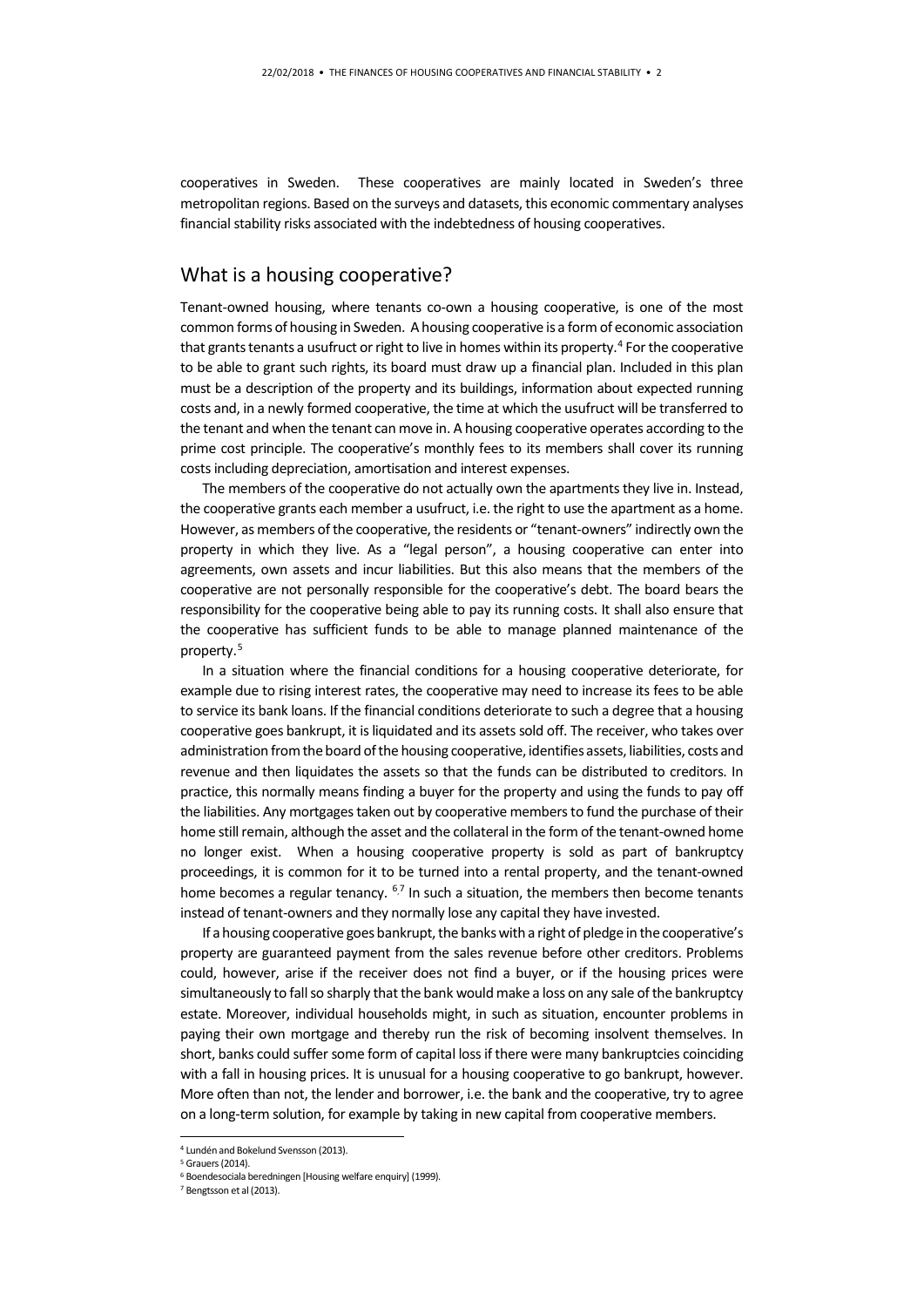The cooperative's board is also responsible for entering into hypothecation agreements, with the tenant-owned homes pledged as collateral. This normally happens in connection with new cooperative members borrowing money from a bank to fund the purchase of the tenantowned home. There is currently no central register of pledged tenant-owned homes as is the case with properties, which means that the estate agent and banks must contact the cooperative's board or administrator to find out whether a tenant-owned home has been pledged or not. Sector organisations and government enquiries have repeatedly identified the lack of a central register as a potential problem. $8$  For example, there is a risk that housing cooperatives have inadequate hypothecation management routines. This can eventually lead to households finding themselves in a situation where their tenant-owned home is seized due to a previous owner not fulfilling their repayment commitments to the bank that has the right of pledge on the home. Against the backdrop of price rises in tenant-owned housing in recent years and hence increased collateral values, it is also important from a consumer protection perspective that the hypothecation of tenant-owned housing is done on secure and stable grounds.

#### Many new cooperatives have high debts

There are currently more than 32,000 registered housing cooperatives in Sweden, of which about 26,000 are active. Despite the addition of more tenant-owned homes than regular tenancies over a long period of time, as a result of both new housing construction and the conversion of tenancies into housing cooperatives, tenancies constitute 59 per cent (just over 1.4 million homes) of the total housing stock in multi-dwelling buildings and tenant-owned homes constitute 41 per cent (just over [9](#page-2-1)90,000 homes).<sup>9</sup> The number of housing cooperatives has increased steadily since the mid-1990s (Chart 1).

Statistics on active housing cooperatives indicate that almost all of them have taken out some form of bank loan. Among older cooperatives, this may occur in connection with a refurbishment project, some of which, for one reason or another, cannot be funded by the cooperatives savings. A newly formed cooperative may be indebted because the capital injected by members does not fully cover the property's construction costs.

Bank lending to housing cooperatives has increased since the beginning of the 2000s. This is probably due to the number of housing cooperatives increasing over the same time period, and to newly formed cooperatives generally being more indebted than older cooperatives.

The four major banks and SBAB are responsible for more than 90 per cent of all lending to housing cooperatives in Sweden. In total, loans taken out by housing cooperatives amount to just over SEK 450 billion (Chart 2). The aggregate debt-to-income ratio (household debt in relation to their disposable income) for the entire household sector is currently over 180 per cent. The aggregate debt-to-income ratio for households including loans to housing cooperatives amounts to just over 200 per cent (Chart 3). Newly formed housing cooperatives<sup>[10](#page-2-2)</sup> generally have higher debt per square metre than older housing cooperatives (Chart 4). On average, a newly formed housing cooperative had approximately SEK 10,000 of debt per square metre in 2015.<sup>[11](#page-2-3)</sup> The regional differences in indebtedness per square metre among newly formed housing cooperatives are marginal, but housing cooperatives in Stockholm and Gothenburg have on average higher debt per square metre than in Malmö and

<span id="page-2-0"></span> <sup>8</sup> Utredningen om stärkt konsumentskydd på bostadsrättsmarknaden [Government enquiry into stronger consumer protection on the tenant-owner's market] (2017).

<span id="page-2-1"></span><sup>9</sup> The condominium also exists as a form of tenure in Sweden. The stock is small, however, and this form of housing has not been analysed in this economic commentary.

<span id="page-2-2"></span><sup>&</sup>lt;sup>10</sup> A cooperative is defined here as newly formed if it was formed a maximum of 8 years prior to the observation year and if a building was erected a maximum of 2-4 years prior to the observation year. This means that for 2008, a newly formed cooperative is defined as a cooperative formed in 2000 or later where a building was erected or added between 2004 and 2006.

<span id="page-2-3"></span><sup>&</sup>lt;sup>11</sup> 2015 has been chosen as the reference year as the collected statistics, based on cooperatives' annual reports, lag behind slightly.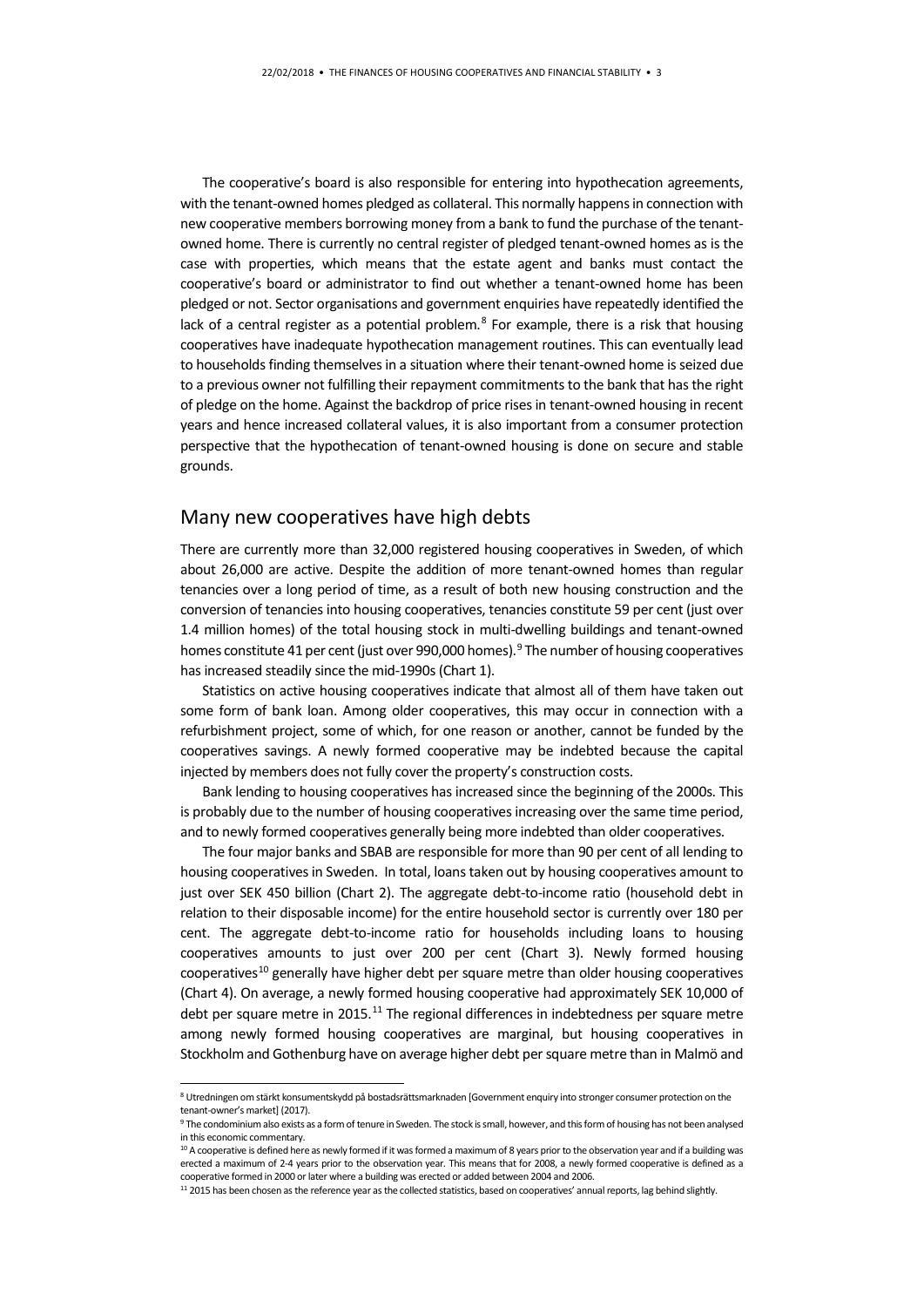the rest of the country. Indebtedness has, however, increased in all regions. The average debt per square metre in the country as a whole was nearly SEK 6 000 in 2015 (Chart 5). There is major variation in indebtedness among individual cooperatives, however, and in relation to the market value of tenant-owned housing, the loan-to-value ratios are generally lower, especially in the metropolitan regions.

### Cooperatives' interest expenses increase when interest rates rise

The Riksbank's survey shows that cooperatives on average have a relatively even mix of different interest-rate fixation periods for their loans. The distribution varies among banks, but the majority of loans are fixed for more than 12 months. This is confirmed by SBAB, who published a report in January 2018 on new interest-rate fixation periods concluded by cooperatives with loans at SBAB. The statistics show that just over a third of loans have been taken out with fixation periods under 12 months, just under a third with fixation periods of 1- 4 years, and the rest with fixation periods of 5 years or more.<sup>12</sup>

In a situation where the interest rate rises rapidly, housing cooperatives' costs would be affected to a varying degree and at a varying rate, depending on the loans' fixation period. This can be compared with households where the proportion of variable-rate mortgages amounts to about 70 per cent. The expenses for households' private loans would therefore by affected more rapidly than housing cooperatives' expenses for bank loans.

Based on data on housing cooperatives' indebtedness, an example can be given of how much interest expenses could rise for a cooperative if interest rates rise and the cooperative only has variable-rate loans. Table 1 shows the annual interest expenses for a housing cooperative with an average living space of 3,121 square metres in Sweden. The example is based on an interest rate of 2 per cent. Based on this assumption, the cooperative's interest expenses per square metre amount to SEK 128. If the debt is held constant, a rate rise of 1 percentage point leads to an increase in interest expenses of SEK 64 per square metre. In a scenarios with an interest rate rise of five percentage points, the interest expenses per square metre would increase by just over SEK 320. For an apartment of 74 square metres, this would mean an increase in monthly fees of just over SEK 1,860, if the loan is variable-rate and the cooperative passes the increase in costs directly on to its members.

#### **Table 1. Interest expenses for an average cooperative** SEK per year

| Cooperative                                         | Average cooperative, country as a whole |
|-----------------------------------------------------|-----------------------------------------|
| <b>Debt</b>                                         | 19,992,064                              |
| Interest rate                                       | 2 per cent                              |
| Interest expenses, total                            | 399,841                                 |
| Interest expenses, per square metre                 | 128                                     |
| <b>Scenario</b>                                     |                                         |
| Change in interest expenses (+1%)                   | 199.920                                 |
| Change in interest expenses per square metre (+1%)  | 64                                      |
| Change in interest expenses (+5 %)                  | 999,603                                 |
| Change in interest expenses per square metre (+5 %) | 320                                     |

Source: The Riksbank

<span id="page-3-0"></span>Chart 6 shows the share of indebted housing cooperatives that would have unchanged or up to SEK 200 higher interest expenses per square metre if interest rates increased by one percentage point, based on their debt. The figure shows that if the interest rate increases by one percentage point, interest expenses per square metre rise by at least SEK 50 per year for almost half the indebted housing cooperatives. For a tenant-owned apartment of 70 square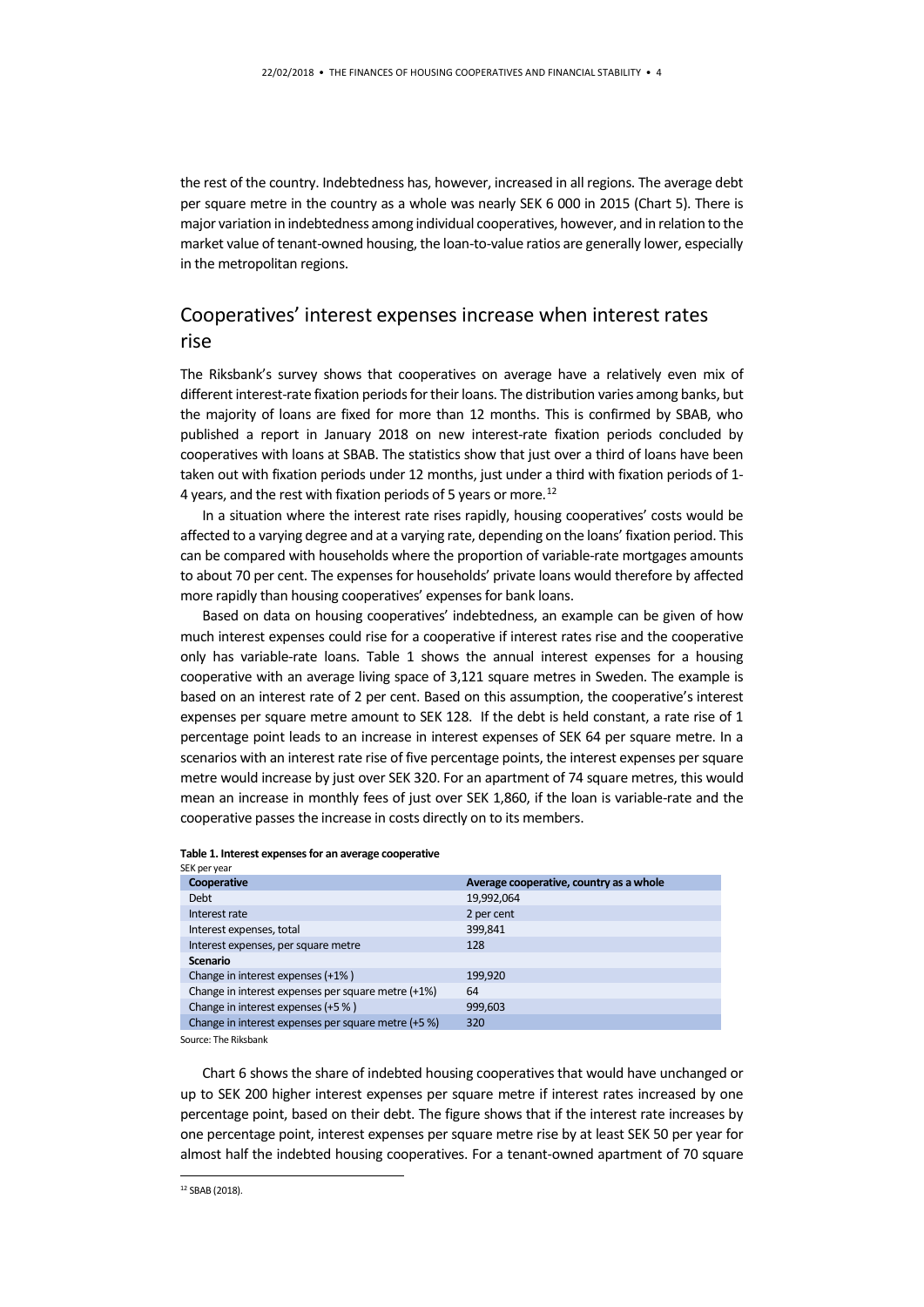metres, this means that annual fees would rise by SEK 3,500 per year, just over SEK 300 a month, if the interest rate on the bank loan was completely variable and if the cooperative were to increase the monthly fee by the corresponding amount to compensate for the increased borrowing costs. For about 12 per cent of indebted cooperatives (just over 1,880 cooperatives in the Riksbank's data-set), interest expenses per square metre would increase by at least SEK 100, which for the apartment given as an example above would mean an increase in annual fees of SEK 7,000 or nearly SEK 600 per month given the same assumptions.

It is primarily highly indebted households and cooperatives that are exposed to greater risks when interest expenses rise rapidly. It may require households to reduce their consumption in order to cope with the higher expenses. For most cooperatives, minor rate rises would not have any major effect on their interest expenses. Larger rate rises may, however, have a more noticeable effect on cooperatives' interest expenses, which, together with higher costs for households' own mortgages, may reduce household consumption.

There are, however, circumstances that could mitigate the effects on households. For example, it is unlikely that housing cooperatives, in the short term, would need to increase their fees by the corresponding amount required by the interest rate rises. Housing cooperatives have a certain amount of equity that can act as a buffer, while their fees are probably slightly higher than they need to be, given current interest rates. The interest-rate fixation period of the loans also play an important role. The Riksbank's survey shows that a majority of housing cooperatives' loans have medium- or long-term fixation periods, which means that future rate rises will probably have a gradual impact on their interest expenses and ultimately on the fees paid by members.

## Risks to individual companies and households in the new construction process

In addition to risks of indebtedness and rising interest rates, there may be uncertainty factors and risks involved when a construction company, or real estate developer, decides to erect a property with the intention of selling it on to a housing cooperative.



**Figure 1 New construction of tenant-owned housing – a simplified description of the process**

Source: The Riksbank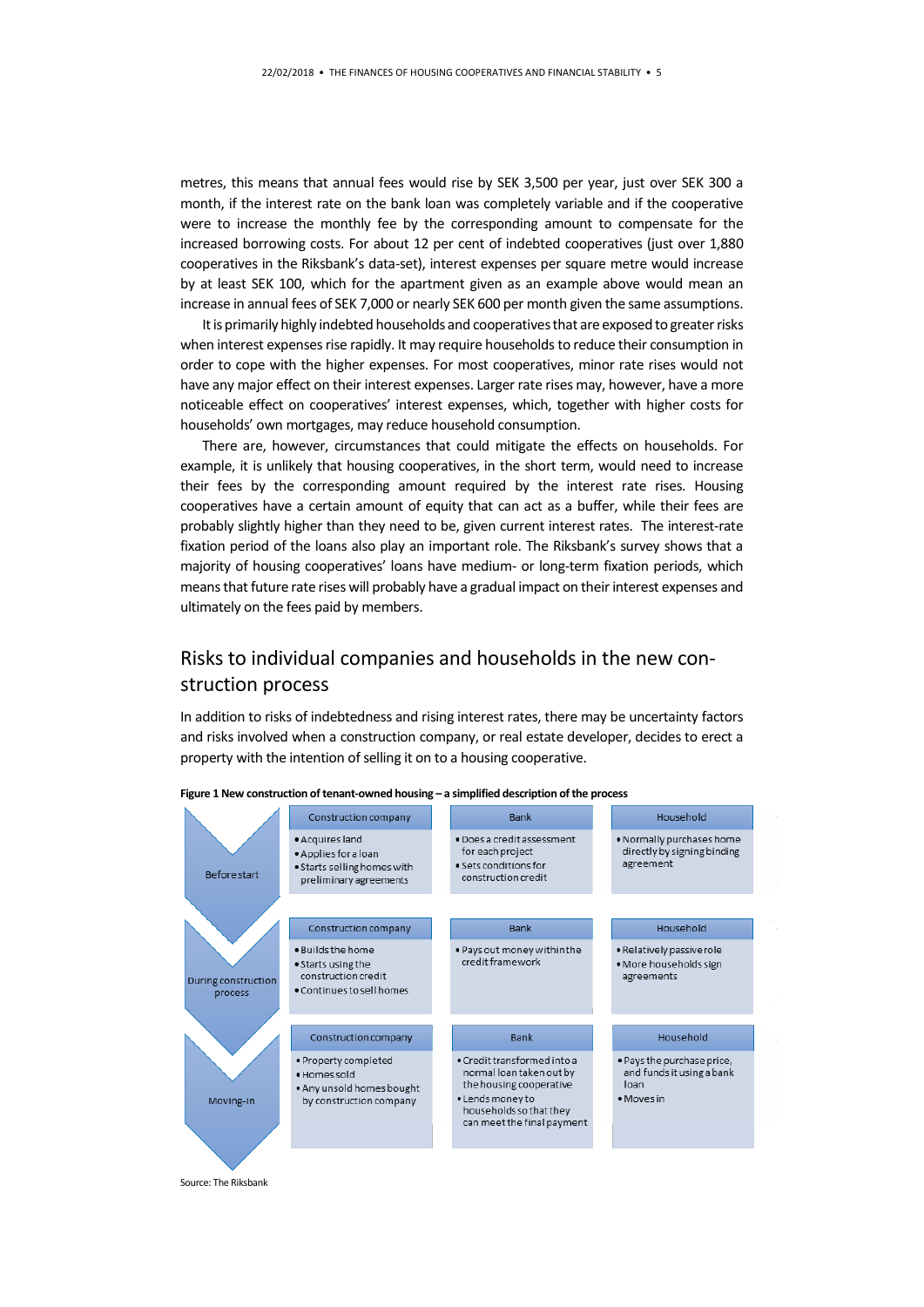A housing cooperative can be formed in two different ways, either as the result of regular tenancies being converted into tenant-owned homes or as an entirely new cooperative. In the case of a conversion, the tenants in a rented apartment block form a cooperative with the intention of buying the property from the property owner. The most common way for an entirely new cooperative to be established is when a private construction company forms one and erects the property with the intention of selling tenant-owned homes to future members, who take over the cooperative at a later stage. New cooperatives can also be established when cooperative housing organisations such as SBC, HSB or Riksbyggen form them, construct the property and then sell it to members who have saved money within schemes provided by these organisations. [13](#page-5-0) During the construction process, both construction companies and households are exposed to risks of different kinds, which, together with the role played by banks in the process, is illustrated in Figure 1.

#### **Binding agreements are often signed long before households are given access to their new tenant-owned home**

Construction companies get prospective home-buyers to commit at an early stage by signing binding preliminary agreements with them. Between 60 and 70 per cent of the homes are often sold before construction of the property has even begun. There are few legal options available to a household wishing to opt out of a preliminary contract. If the household is nevertheless unable to fulfil the agreement, it risks being liable to compensate the cooperative of the construction company for any damage caused by its breach of contract. It may be a question of making up for the difference if the tenant-owned home is subsequently sold at a lower price, paying the costs involved in marketing the home again, or footing the bill for unpaid annual fees and penalty interest on overdue down-payments. If it takes time for the housing cooperative to find another buyer, this cost may be substantial.<sup>[14](#page-5-1)</sup>

By signing the preliminary agreement, the household has committed itself to paying the cooperative for the costs associated with the tenant-owned home in question. In attractive locations, this may be a question of millions of Swedish kronor. If, at the same time, the household still owns another mortgaged home as they wait to move into their new one, the risks associated with this financial commitment are significant for the individual household, as it may not be allowed to opt out of the agreement with the cooperative. If housing prices fall before the household has moved into their new home, they may only be able to afford a smaller down-payment due to them earning less profit on the sale of their existing home due to the price fall. In this situation, the bank may withdraw or reduce its pledged loan facility due to the change in circumstances. A pledged loan facility is often only valid for a limited time, normally up to six months.

Figure 2 illustrates an example household's financial commitments when purchasing a newly constructed tenant-owned home, which they can move into in two years' time, while still having ownership of an existing tenant-owned home. In the example, the market value of the household's existing tenant-owned home (A in Figure 2) is SEK 3 million. The household has funded half of the tenant-owned home with a bank loan of SEK 1.5 million, giving it a loan-tovalue ratio (LTV) of 50 per cent. The household intends to move and signs a preliminary contract on a newly constructed tenant-owned home (B), into which it can move in two years' time. The price of the new tenant-owned home is SEK 5 million. The household intends to fund the purchase with a bank loan of SEK 3.5 million while injecting SEK 1.5 million of its own equity released upon the sale of the existing tenant-owned home. The new home is therefore

 <sup>13</sup> Lundén and Bokelund Svensson (2013).

<span id="page-5-1"></span><span id="page-5-0"></span><sup>14</sup> In recent years, however, many construction companies have sold housing rights at such an early stage that the date of disposal and occupation has not been secured with certainty in the agreements, but has instead been stated in time intervals. Often, the time of occupation have also been delayed, sometimes by as much as half a year, and is thus not consistent with what was originally stated in the agreement. This has resulted in a media discussion if it may be that many preliminary agreements that have been signed are invalid.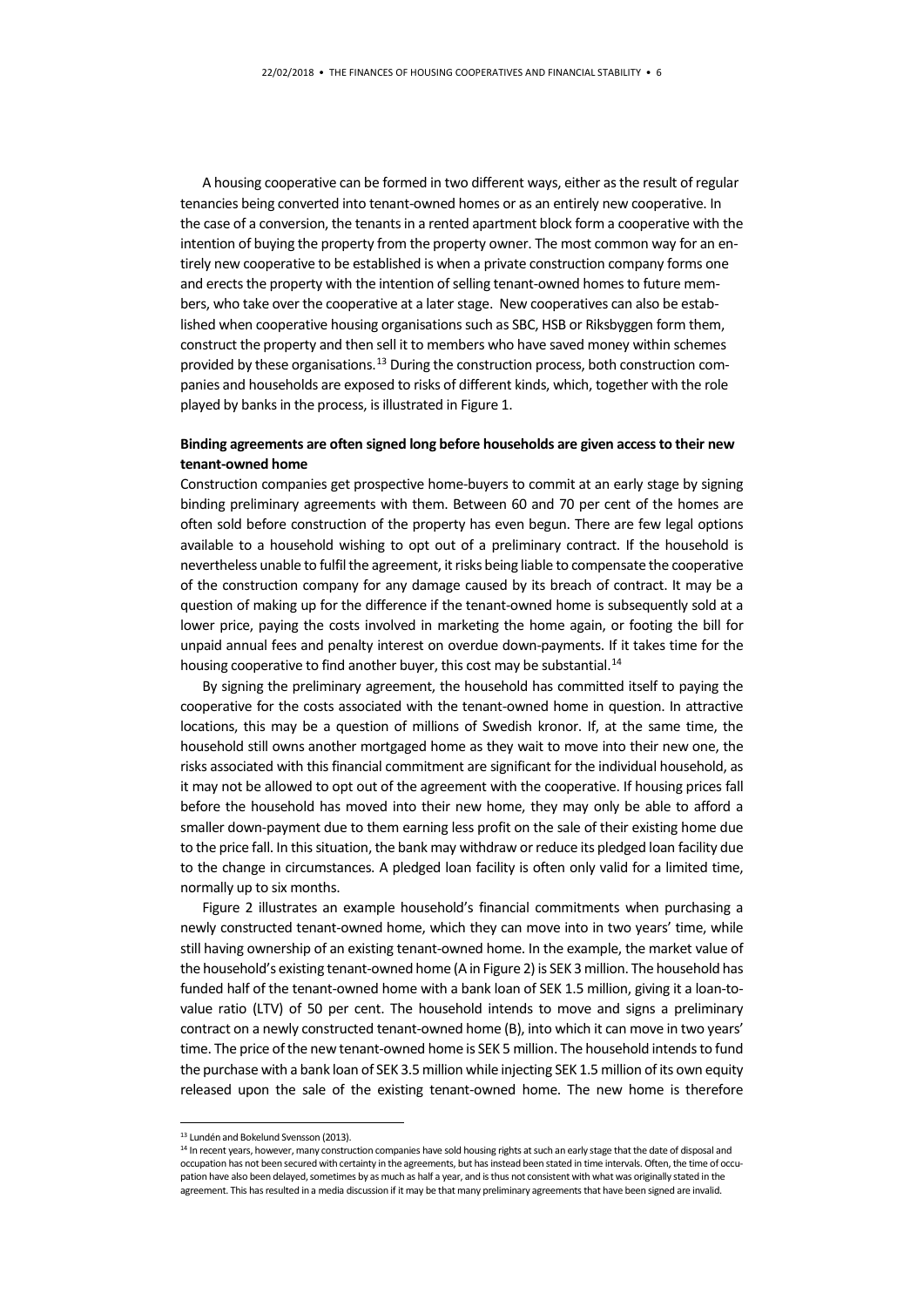expected to have an LTV of 70 per cent. But the household's total financial commitment for both homes (C) for the two years left before they move is SEK 8 million, of which 1.5 million is the intended cash injection. Overall, the household has an implicit LTV of just over 81 per cent until the existing tenant-owned home has been sold.

C. The household's total **B. Newly built tenant-owned** A. Existing tenant-owned commitments for both homes home home Market value: Market value: Market value: SEK 3 million SEk 5 million SEK 8 million **SEK 1.5** million **SEK 1.5**  $LTV =$ LTV = **SEK 1.5** million 81,25 % 70% million  $LTV =$ **SEK 6.5** 50% million **SEK 3.5 SEK 1.5** millior million

**Figure 2 An example of a household's financial commitments when purchasing a newly built tenant-owned home**

Source: The Riksbank

Bank loan Cash down-payment

When the household signs a preliminary agreement, the construction company often requires the household to have a pledged loan facility from the bank for the new home. When it is time to sign a leasing agreement with the cooperative before moving in, a new credit check is carried out. If the conditions on the housing market have changed in the meantime, for example if housing prices have started to fall after a period of price increases, households that have not accounted for such a scenario risk getting into financial difficulty. If, for example, housing prices have fallen by 15 per cent from the time when the preliminary agreement was signed up until it is time to move in, the household's cash down-payment has also decreased and the value of the new home has fallen to 4.25 million Swedish krona. In these circumstances, the household's loan-to-value ratio just for the new home would amount to 93 per cent, which exceeds the mortgage cap requirement. In such a situation, it is not certain that the bank would still grant the household a loan for the new home, and the household would then find itself in a financially difficult situation if neither of the homes can be sold at the prices that applied when the preliminary agreement was signed.<sup>[15](#page-6-0)</sup>

#### **Construction companies have commitments for unsold tenant-owned homes**

Construction companies also take financial risks in connection with new construction projects. Preliminary purchasing agreements are often precisely the tool they use to reduce these risks. Several construction companies do, however, have some form of commitment as regards any homes that remain unsold after the intended handover date. Some undertake to purchase the homes from the cooperative,<sup>[16](#page-6-1)</sup> with the intention of selling them on. The guaranteed amounts involved can be substantial if the company has several large-scale projects with many unsold homes.

<span id="page-6-0"></span><sup>15</sup>These risks are still apparent, of course, even if a household has bought a new home on the secondary market, without first having sold their existing tenant-owned home. However, the lead times for newly built homes are significantly longer, exposing households to changed circumstances for a longer time.

<span id="page-6-1"></span><sup>&</sup>lt;sup>16</sup> Several construction companies have guarantee clauses in their contracts with new housing cooperatives, under which they undertake to either buy any unsold homes from the cooperative or pay the costs for them until they are sold.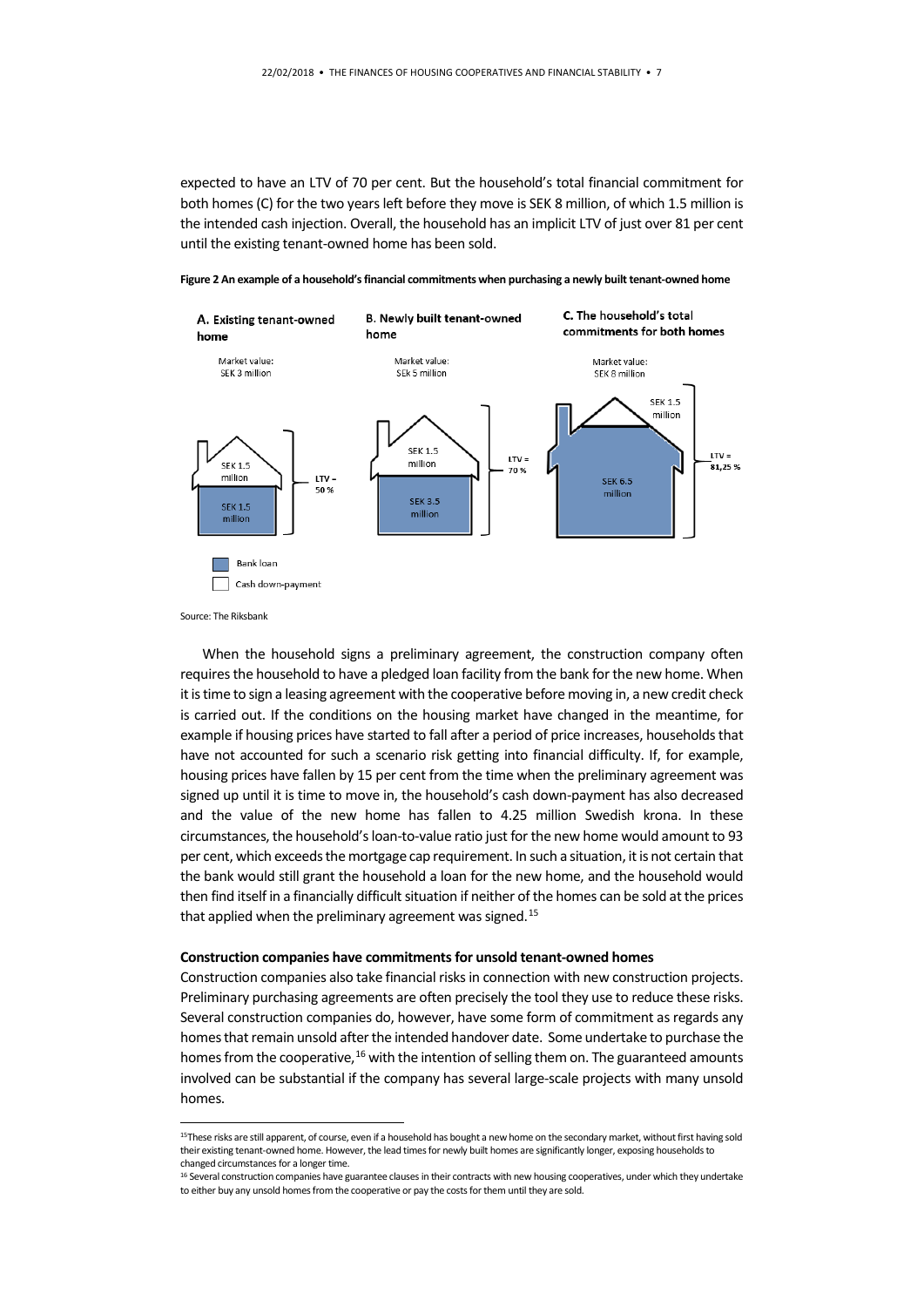If the construction company does not offer such guarantees, it is the newly formed housing cooperative that will find itself in a financially difficult situation if homes are not sold as planned and the financial plan does not add up. The housing cooperative's liabilities will thereby be higher than expected when revenue fails to materialise. Similarly, there will be fewer members in the cooperative, which means that fewer people have to share the higher costs.

The financial plan established by a construction company's interim board, which manages a newly formed housing cooperative until its members move in and assume control, is based on assumptions about future costs and revenue. These do not always tally with actual outcomes. The board may also underestimate the future maintenance need and set aside too little money for this via the fees. It has been common for new cooperatives to apply what is known as progressive depreciation in their financial plans, which in simple terms means that provisions for future maintenance are postponed into the future and not reflected in the fees currently paid by members. For many cooperatives, this method has led to sharp increases in fees a few years later, as the cooperative has saved too little and not been able to fund the costs for property maintenance with its own financial resources. For depreciation to reflect the actual saving requirement, it has been suggested that progressive depreciation in housing cooperatives be replaced by what is known as straight-line depreciation.<sup>[17](#page-7-0)</sup> According to this method, the asset is depreciated by the same amount every year for a specific time period. Applying this method, fees would be higher in many cooperatives from the start, but saving and maintenance requirements would be more transparent and members would have greater insight into the cooperative's future costs.

## High indebtedness creates double risks for households in tenantowned homes

This economic commentary has highlighted the financial stability risks associated with high indebtedness in housing cooperatives and with the process for new construction of tenantowned housing. Housing cooperatives' indebtedness has increased over time, and newly formed housing cooperatives are generally more indebted than older ones. Households living in tenant-owned homes therefore have an indirect debt as part of the housing cooperative's debt, which is greater in newly formed cooperatives. This means that indebted households are exposed to risks associated with living in a highly mortgaged housing cooperative.

The risk of a housing cooperative going bankrupt is indeed very small, but households are also exposed to other risks. Firstly, highly indebted households may need to reduce their saving and their consumption if interest rates rise. For households living in tenant-owned homes, this effect may be greater if changed financial conditions for the housing cooperative lead to increased fees for the tenant-owner. Together with increased expenses for a household's own mortgage, increased fees may result in individual households finding it difficult to meet their housing costs.

Secondly, there are risks in the new construction process. A household that already owns a home can find itself in a difficult financial situation if it buys a new tenant-owned home without first having sold the old home and if the housing market subsequently weakens. In the current situation, this is mainly a risk for households that have recently signed a contract for a new home. Households that signed for a new home further back in time, have since then probably seen the value of both their current and their future home rise. The buyer also has a funding risk as the loan pledge made by the bank, and upon which the agreement is based, is not binding for the bank.

<span id="page-7-0"></span><sup>&</sup>lt;sup>17</sup> Utredningen om stärkt konsumentskydd på bostadsrättsmarknaden [Government enquiry into stronger consumer protection on the tenant-owner's market] (2017).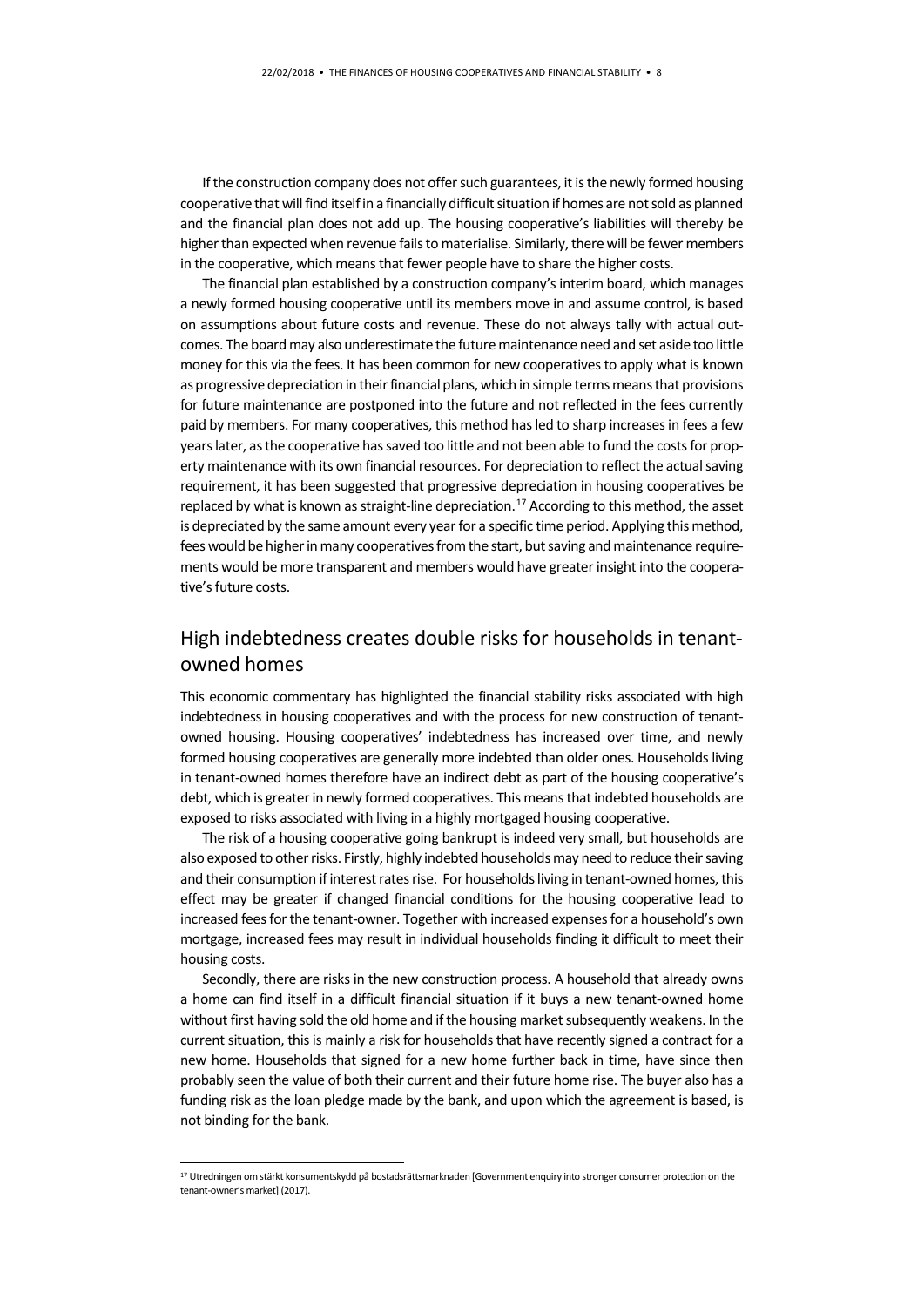For individual households, therefore, there are several risks to be aware of when signing a preliminary agreement for a newly constructed home, or when buying a home in a highly mortgaged housing cooperative. Problems for a few households are unlikely to pose spillover risks to the rest of the economy, but may generate major financial losses for the households involved.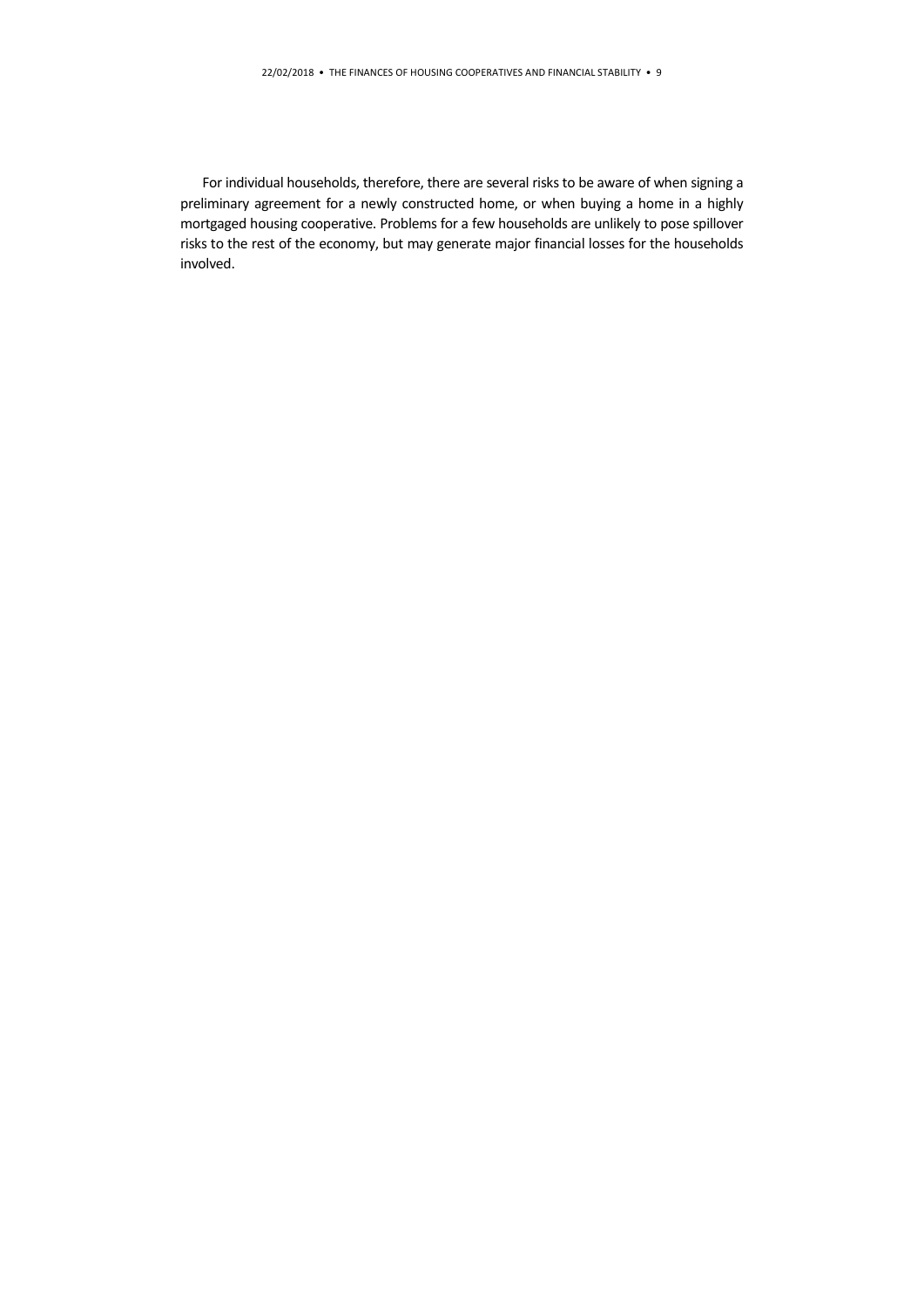## References

Bengtsson, Bertil, Richard Hager and Anders Victorin (2013), *Hyra och annan nyttjanderätt till fast egendom [Rent and other usufructs to real property]*. 8th edition Norstedts juridik AB, Stockholm.

European Commission (2017), *Country Report Sweden 2017.* European Commission.

Grauers, Folke (2007), *Fastighetsköp [Property purchase]*. Juristförlaget i Lund, Lund.

Grauers, Folke (2014), *Nyttjanderätt [Usufruct]. Hyra, bostadsrätt, arrende och tomträtt [Rent, tenant-owned home, leasehold and freehold]*. 14th edition Juristförlaget i Lund, Lund.

IMF (2016), *Sweden: Financial System Stability Assessment*, IMF Country Report No. 16/355.

Lundén, Björn and Ulf Svensson (2013), *Bostadsrätt [Tenant-owned home]. Ekonomi, skatt och juridik för föreningen och medlemmarna [Financial tax and legal issues for cooperatives and their members]* 15th edition Björn Lundén information AB, Näsviken.

SBAB (2018), *Bostadsrättsföreningar väljer längre räntebindningstider på lån [housing*  cooperatives choosing longer interest-rate fixation periods for their loans], press release January 2018*.* 

Boendesociala beredningen [Housing welfare enquiry] (1999), *Boendesociala effekter av konkurser och rekonstruktioner [Housing welfare effects of bankrupcties and reconstructions]: interim report* (SOU 1999:72). Swedish Ministry of Health and Social Affairs, Stockholm

Utredningen om stärkt konsumentskydd på bostadsrättsmarknaden [Government enquiry into stronger consumer protection on the tenant-owner's market] (2017), *Stärkt konsumentskydd på bostadsrättsmarknaden [Stronger consumer protection on the tenantowner's market]* (SOU 2017:31). Swedish Ministry of Justice. Stockholm.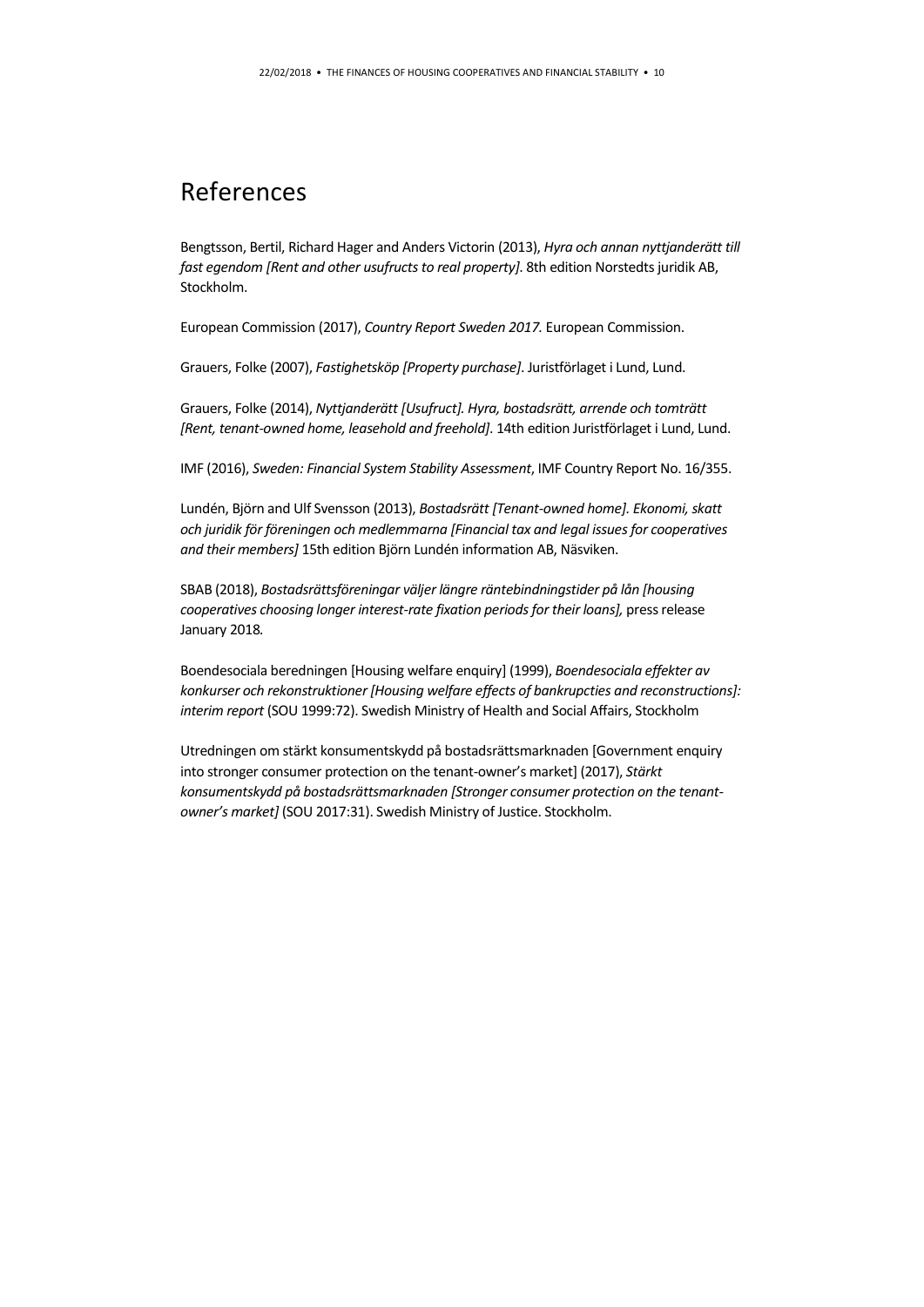# Charts and tables



**Chart 1. Number of registered housing cooperatives in Sweden**

Source: Swedish Companies Registration Office



**Chart 2. Housing cooperatives' indebtedness**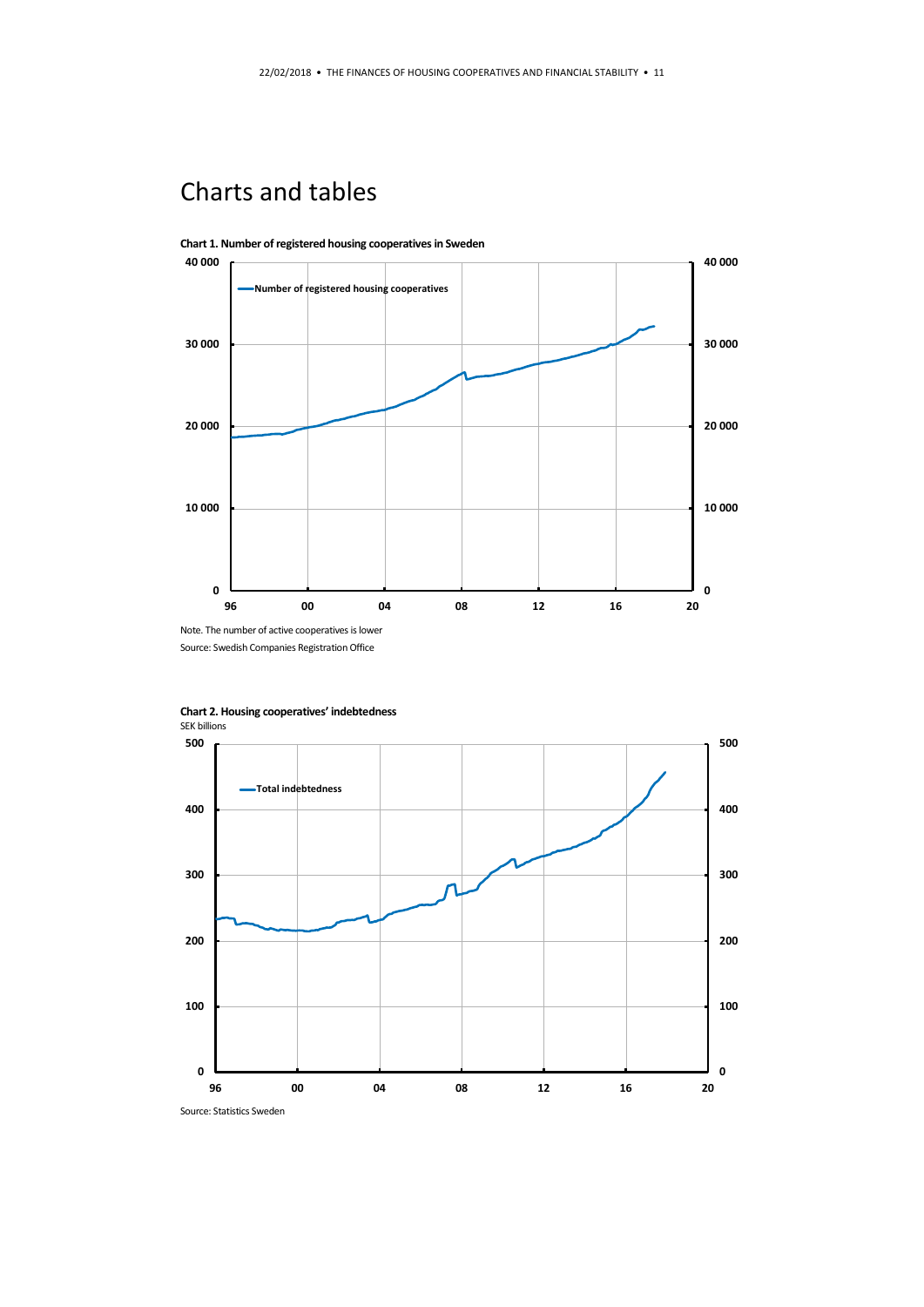



Source: Statistics Sweden and the Riksbank



**Chart 4. Average cooperative debt per square metre, newly formed cooperatives** SEK thousands

Source: UC Bostadsvärdering AB and the Riksbank